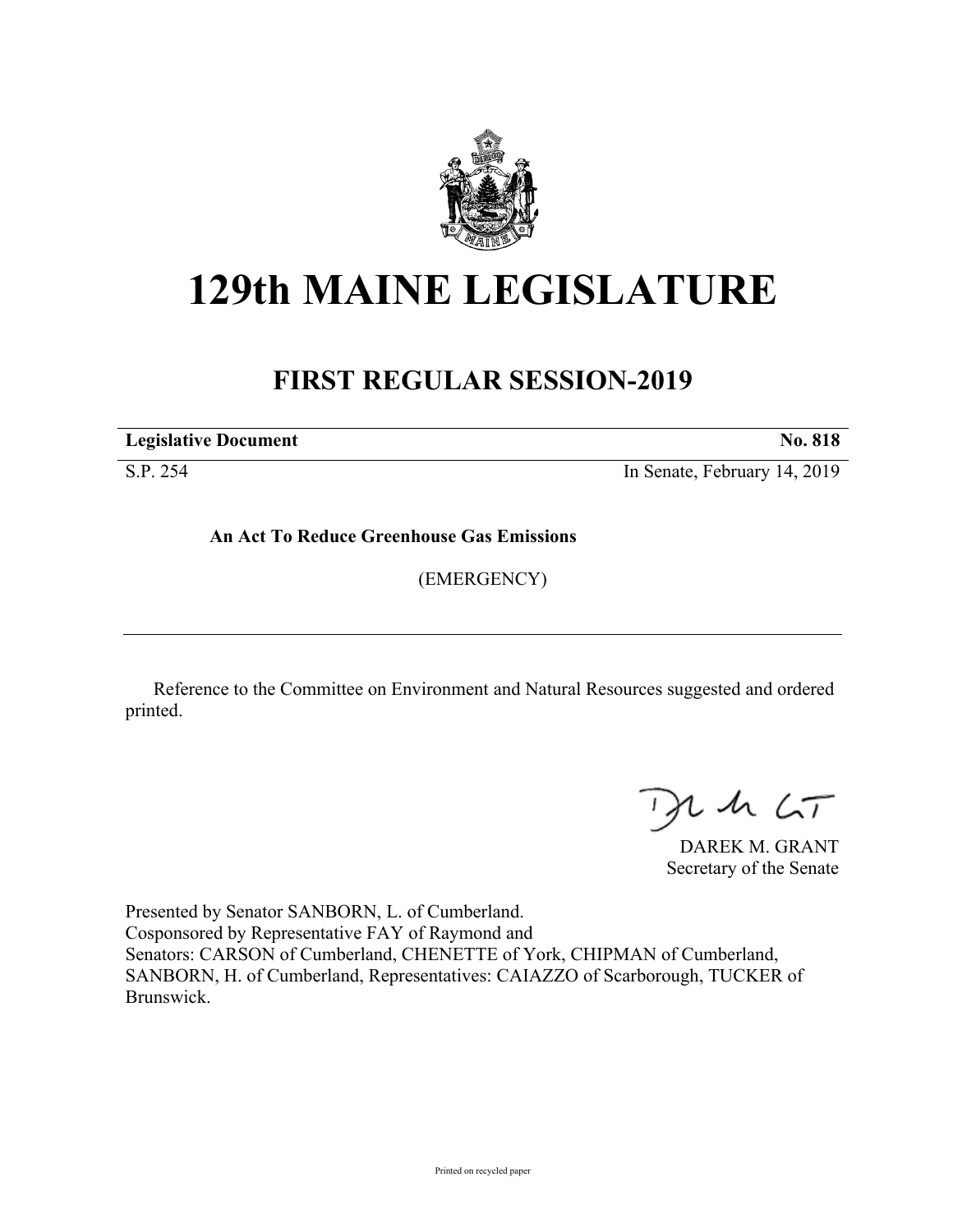- **Emergency preamble. Whereas,** acts and resolves of the Legislature do not become effective until 90 days after adjournment unless enacted as emergencies; and
- **Whereas,** this Act requires the Department of Environmental Protection, with input from stakeholders, to update the State's climate action plan by December 1, 2019; and
- **Whereas,** the department must begin its work before the 90-day period expires to complete the update by December 1, 2019; and

 **Whereas,** in the judgment of the Legislature, these facts create an emergency within the meaning of the Constitution of Maine and require the following legislation as immediately necessary for the preservation of the public peace, health and safety; now, therefore,

**Be it enacted by the People of the State of Maine as follows:**

 **Sec. 1. 2 MRSA §9, sub-§3, ¶C,** as amended by PL 2013, c. 541, §1, is further amended to read:

- C. In consultation with the Efficiency Maine Trust Board, established in Title 5, section 12004-G, subsection 10-C, prepare and submit a comprehensive state energy plan to the Governor and the Legislature by January 15, 2009 and submit an updated plan every 2 years thereafter. Within the comprehensive state energy plan, the director shall identify opportunities to lower the total cost of energy to consumers in this State and transmission capacity and infrastructure needs and recommend appropriate actions to lower the total cost of energy to consumers in this State and facilitate the development and integration of new renewable energy generation within the State and support the State's renewable resource portfolio requirements specified in Title 35-A, section 3210 and wind energy development goals specified in Title 35-A, section 3404. The comprehensive state energy plan must include a section that specifies the State's progress in meeting the oil dependence reduction targets in subsection 5. The office shall make recommendations, if needed, for additional legislative and administrative actions to ensure that the State can meet the reduction targets in subsection 5. The recommendations must include a cost and resource estimate for technology development needed to meet the reduction targets.
- (1) Beginning in 2015, the The update to the plan must:
- (a) Be submitted to the joint standing committee of the Legislature having jurisdiction over utilities and energy matters and the joint standing committee of the Legislature having jurisdiction over natural resources matters;
- (b) Address the association between energy planning and meeting the greenhouse gas reduction goals in the state climate action plan pursuant to levels in Title 38, section 577 576-A. The director shall consult with the Department of Environmental Protection in developing this portion of the plan;
- (c) Include a section devoted to wind energy development, including: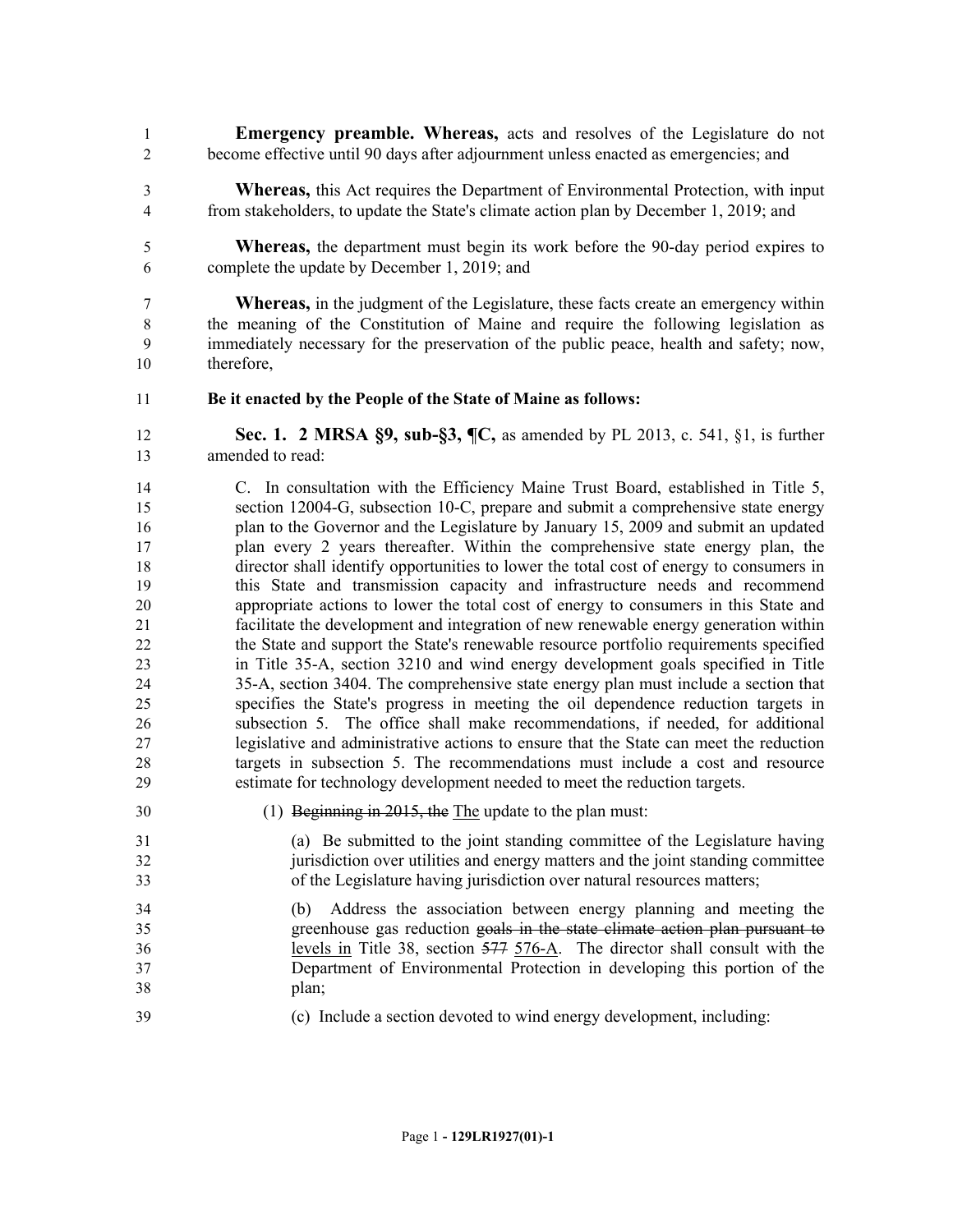| 1                 | (i) The State's progress toward meeting the wind energy development                                                                                                                                                          |
|-------------------|------------------------------------------------------------------------------------------------------------------------------------------------------------------------------------------------------------------------------|
| $\overline{2}$    | goals established in Title 35-A, section 3404, subsection 2, including an                                                                                                                                                    |
| $\mathfrak{Z}$    | assessment of the likelihood of achieving the goals and any                                                                                                                                                                  |
| 4                 | recommended changes to the goals;                                                                                                                                                                                            |
| 5<br>6            | Examination of the permitting process and any recommended<br>(ii)<br>changes to the permitting process;                                                                                                                      |
| 7<br>8<br>9<br>10 | Identified successes in implementing the recommendations<br>(iii)<br>contained in the February 2008 final report of the Governor's Task Force<br>on Wind Power Development created by executive order issued May 8,<br>2007; |
| 11                | (iv) A summary of tangible benefits provided by expedited wind energy                                                                                                                                                        |
| 12                | developments, including, but not limited to, documentation of                                                                                                                                                                |
| 13                | community benefits packages and community benefit agreement                                                                                                                                                                  |
| 14                | payments provided;                                                                                                                                                                                                           |
| 15                | (v) A review of the community benefits package requirement under Title                                                                                                                                                       |
| 16                | 35-A, section 3454, subsection 2, the actual amount of negotiated                                                                                                                                                            |
| 17                | community benefits packages relative to the statutorily required                                                                                                                                                             |
| 18                | minimum amount and any recommended changes to community benefits                                                                                                                                                             |
| 19                | package policies;                                                                                                                                                                                                            |
| 20                | (vi) Projections of wind energy developers' plans, as well as technology                                                                                                                                                     |
| 21                | trends and their state policy implications; and                                                                                                                                                                              |
| 22                | (vii) Recommendations, including, but not limited to, identification of                                                                                                                                                      |
| 23                | places within the State's unorganized and deorganized areas for inclusion                                                                                                                                                    |
| 24                | in the expedited permitting area established pursuant to Title 35-A,                                                                                                                                                         |
| 25                | chapter 34-A and the creation of an independent siting authority to                                                                                                                                                          |
| 26                | consider wind energy development applications;                                                                                                                                                                               |
| 27                | (d) Include a description of activities undertaken pursuant to paragraph H;                                                                                                                                                  |
| 28                | and                                                                                                                                                                                                                          |
| 29                | (e) Include a description of the State's activities relating to the expansion of                                                                                                                                             |
| 30                | natural gas service, any actions taken by the office to expand access to                                                                                                                                                     |
| 31                | natural gas in the State and any recommendations for actions by the                                                                                                                                                          |
| 32                | Legislature to expand access to natural gas in the State.                                                                                                                                                                    |
| 33                | The joint standing committee of the Legislature having jurisdiction over utilities and                                                                                                                                       |
| 34                | energy matters may report out legislation by February 1st of each odd-numbered year                                                                                                                                          |
| 35                | relating to the content of the plan. The joint standing committee of the Legislature                                                                                                                                         |
| 36                | having jurisdiction over natural resources matters may make recommendations                                                                                                                                                  |
| 37                | regarding that legislation to the joint standing committee of the Legislature having                                                                                                                                         |
| 38                | jurisdiction over energy matters.                                                                                                                                                                                            |
| 39                | <b>Sec. 2. 2 MRSA §9, sub-§5, <math>\P</math>D,</b> as enacted by PL 2011, c. 400, §2, is amended                                                                                                                            |
| 40                | to read:                                                                                                                                                                                                                     |
| 41                | D. Draw on existing state data and studies rather than new analyses, including, but                                                                                                                                          |
| 42                | not limited to, analyses and data from the State's climate action plan developed by the                                                                                                                                      |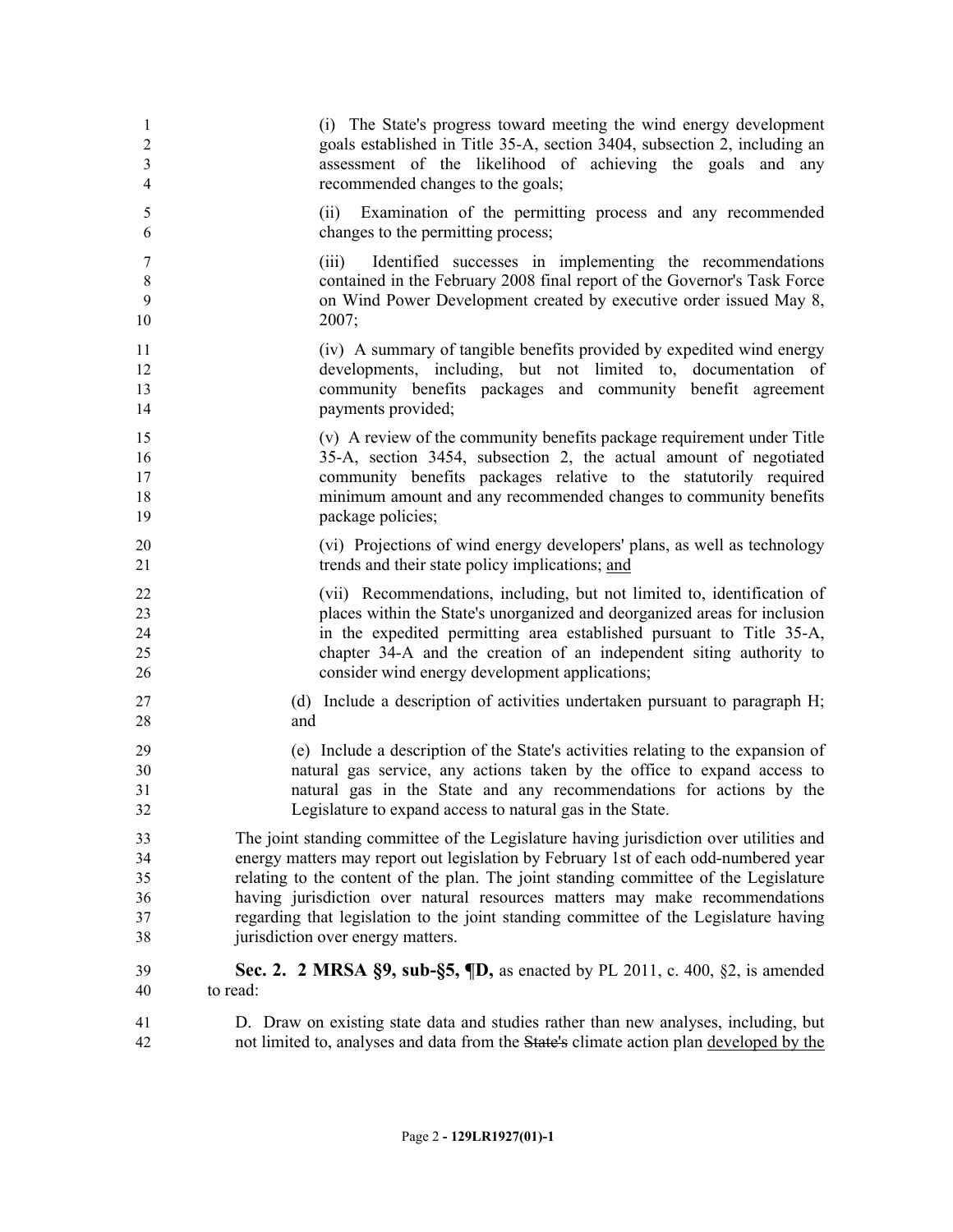1 Department of Environmental Protection pursuant to Title 38, section 577 and the progress updates to the climate action plan evaluations of the State's progress toward meeting greenhouse gas emissions levels under Title 38, section 578, the comprehensive state energy plan pursuant to subsection 3, paragraph C, the Efficiency Maine Trust's triennial plan pursuant to Title 35-A, section 10104, subsection 4 and analyses completed by the Federal Government, nonprofit organizations and other stakeholders.

 **Sec. 3. 35-A MRSA §3210-C, sub-§3,** as amended by PL 2017, c. 134, §2, is further amended to read:

 **3. Commission authority.** The commission may direct investor-owned transmission and distribution utilities to enter into long-term contracts for:

12 A. Capacity resources;

 B. Any available energy associated with capacity resources contracted under paragraph A:

(1) To the extent necessary to fulfill the policy of subsection 2, paragraph A; or

 (2) If the commission determines appropriate for purposes of supplying or lowering the cost of standard-offer service or otherwise lowering the cost of electricity for the ratepayers in the State. Available energy contracted pursuant to this subparagraph may be sold into the wholesale electricity market in conjunction with solicitations for standard-offer supply bids;

 C. Any available renewable energy credits associated with capacity resources contracted under paragraph A. The price paid by the investor-owned transmission and distribution utility for the renewable energy credits must be lower than the price received for those renewable energy credits at the time they are sold by the investor-owned transmission and distribution utility; and

 D. Transmission capacity, capacity resources, energy or renewable energy credits pursuant to a regional procurement process in conjunction with other states.

 The commission may permit, but may not require, investor-owned transmission and distribution utilities to enter into contracts for differences that are designed and intended to buffer ratepayers in the State from potential negative impacts from transmission development. To the greatest extent possible, the commission shall develop procedures for long-term contracts for investor-owned transmission and distribution utilities under this subsection having the same legal and financial effect as the procedures used for standard-offer service pursuant to section 3212 for investor-owned transmission and distribution utilities.

 The commission may enter into contracts for interruptible, demand response or energy efficiency capacity resources. These contracts are not subject to the rules of the State Purchasing Agent. In a competitive solicitation conducted pursuant to subsection 6, the commission shall allow transmission and distribution utilities to submit bids for interruptible or demand response capacity resources.

 Capacity resources contracted under this subsection may not exceed the amount necessary to ensure the reliability of the electric grid of this State, to meet the energy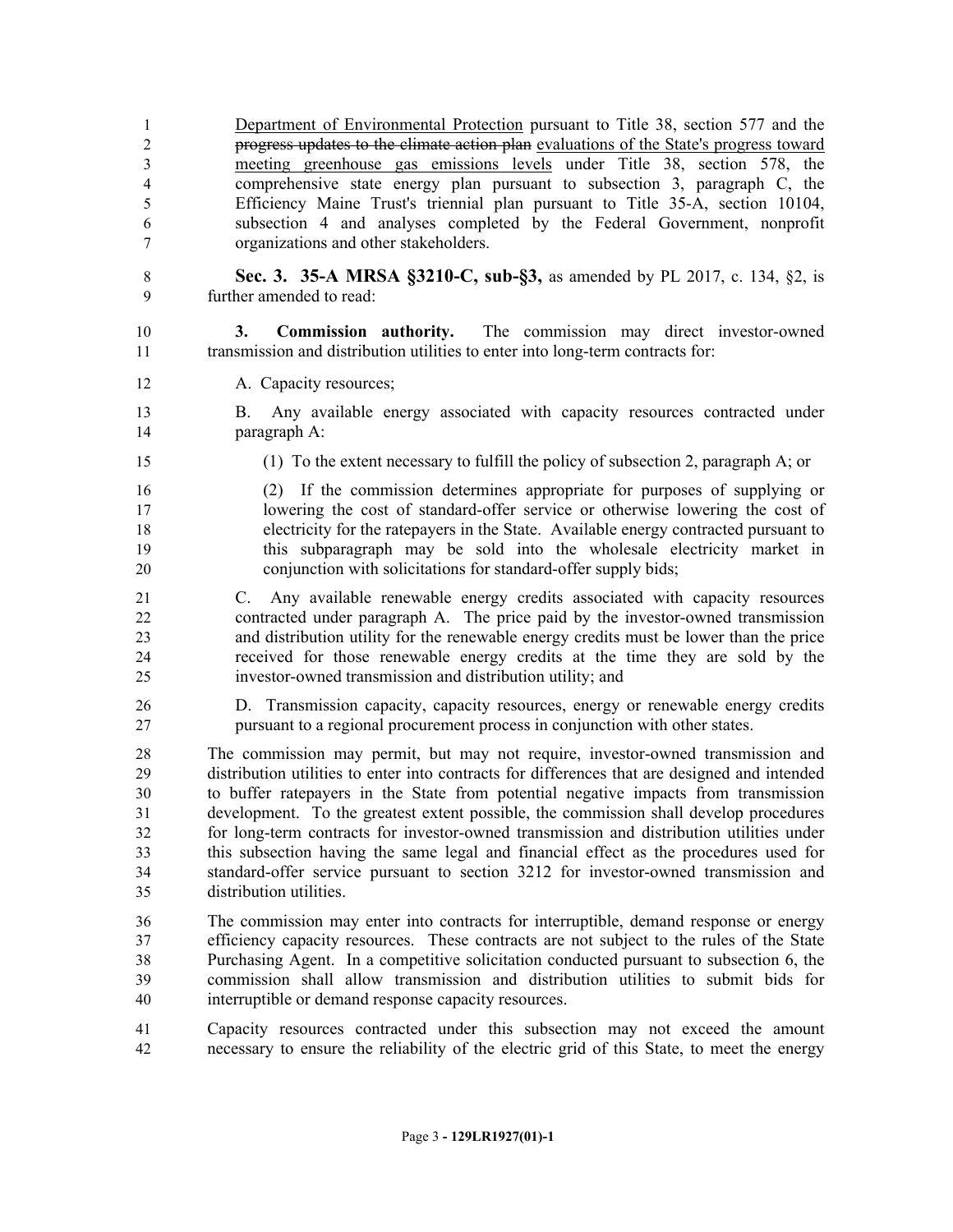- efficiency program budget allocations articulated in the triennial plan as approved by the commission pursuant to section 10104, subsection 4 or any annual update plan approved by the commission pursuant to section 10104, subsection 6 or to lower customer costs as determined by the commission pursuant to rules adopted under subsection 10.
- Unless the commission determines the public interest requires otherwise, a capacity resource may not be contracted under this subsection unless the commission determines that the capacity resource is recognized as a capacity resource for purposes of any regional or federal capacity requirements.
- The commission shall ensure that any long-term contract authorized under this subsection 10 is consistent with the State's goals for greenhouse gas reduction levels under Title 38, 11 section 576 576-A and the regional greenhouse gas initiative as described in the state 12 climate action plan required in Title 38, section 577 579.
- By January 1st of each year, the commission shall submit a report to the joint standing committee of the Legislature having jurisdiction over energy and utilities matters on the procurement of transmission capacity, capacity resources, energy and renewable energy credits in the preceding 12 months under this subsection, the Community-based Renewable Energy Act and deep-water offshore wind energy pilot projects under Public Law 2009, chapter 615, Part A, section 6, as amended by Public Law 2013, chapter 369, Part H, sections 1 and 2 and chapter 378, sections 4 to 6. The report must contain information including, but not limited to, the number of requests for proposals by the commission for long-term contracts, the number of responses to requests for proposals pursuant to which a contract has been finalized, the number of executed term sheets or contracts resulting from the requests for proposals, the commission's initial estimates of ratepayer costs or savings associated with any approved term sheet, actual ratepayer costs or savings for the previous year associated with any procurement, the total ratepayer costs or savings at the time of the report and the megawatt-hours, renewable energy credits or capacity produced or procured through contracts. The report must also include a plan for 28 the succeeding 12 months pertaining to the procurement of capacity resources, energy and renewable energy credits, including dates for requests for proposals, and types of resources to be procured.
- 

 **Sec. 4. 35-A MRSA §3402, sub-§1, ¶A,** as amended by PL 2009, c. 615, Pt. A, §2, is further amended to read:

 A. Wind energy is an economically feasible, large-scale energy resource that does not rely on fossil fuel combustion or nuclear fission, thereby displacing electrical energy provided by these other sources and avoiding air pollution, waste disposal problems and hazards to human health from emissions, waste and by-products; consequently, wind energy development may address energy needs while making a significant contribution to achievement of the State's renewable energy and greenhouse gas reduction objectives, including those in Title 38, section 576 576-A;

- **Sec. 5. 35-A MRSA §10104, sub-§4, ¶F,** as repealed and replaced by PL 2013, c. 369, Pt. A, §13, is amended to read:
- F. It is an objective of the triennial plan to design, coordinate and integrate sustained energy efficiency and weatherization programs that are available to all energy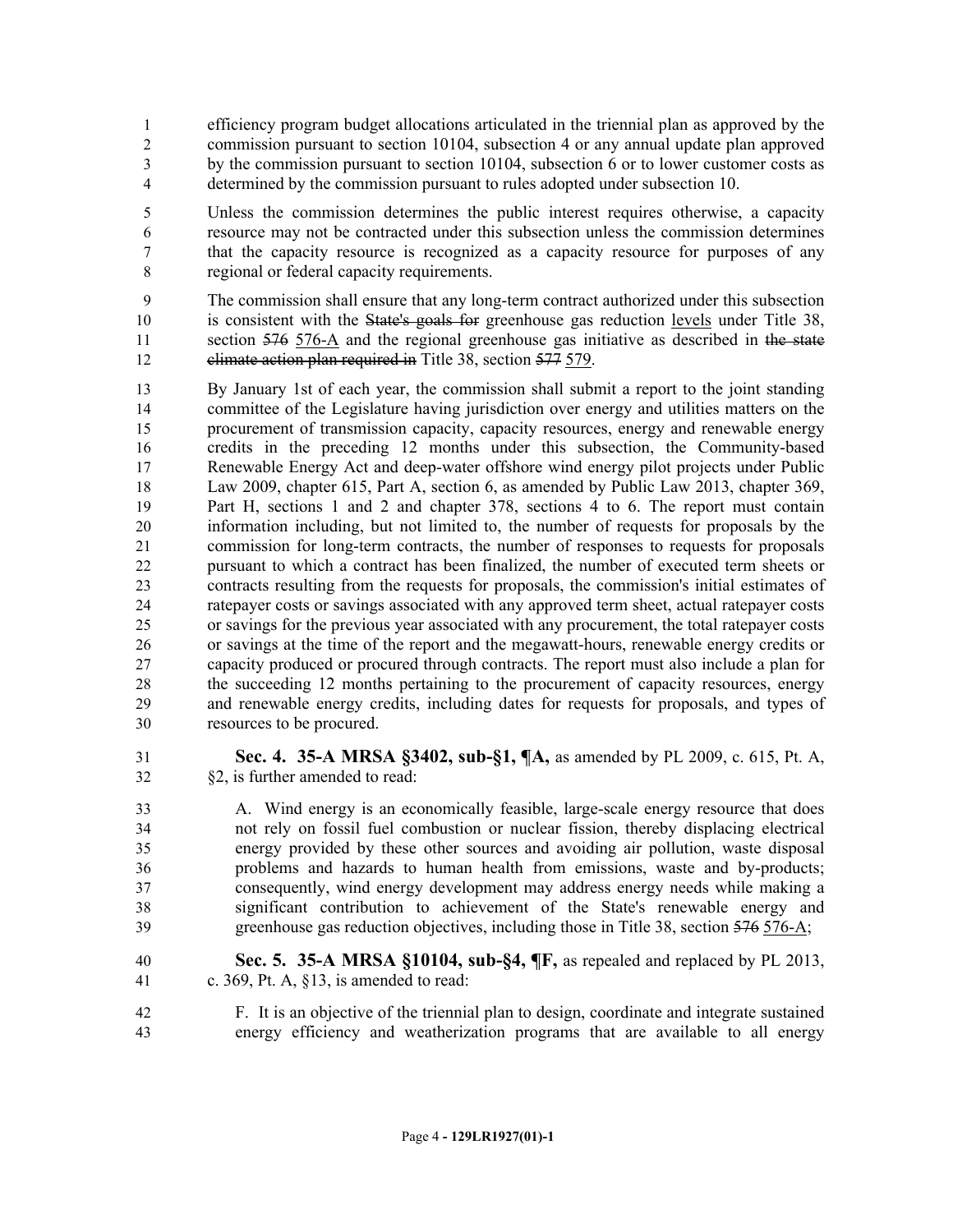consumers in the State and to users of all fuel types. The plan must set forth the costs and benefits of energy efficiency programs that advance the following goals, and funding necessary to meet those goals: (1) Reducing energy costs, including residential heating costs; (2) Weatherizing substantially all homes whose owners or occupants are willing to participate in and share the costs of cost-effective home weatherization to a minimum standard of weatherization, as defined by the trust, by 2030; (3) Reducing peak-load demand for electricity through trust programs by 300 megawatts by 2020; (4) By 2020, achieving electricity and natural gas program savings of at least 20% and heating fuel savings of at least 20%, as defined in and determined pursuant to the measures of performance approved by the commission under section 10120; (5) Creating stable private sector jobs providing alternative energy and energy efficiency products and services in the State by 2020; and (6) Reducing greenhouse gas emissions from the heating and cooling of buildings 17 in the State by amounts consistent with the State's goals reduction levels established in Title 38, section 576 576-A. The trust shall preserve when possible and appropriate the opportunity for carbon emission reductions to be monetized and sold into a voluntary carbon market. Any program of the trust that supports weatherization of buildings must be voluntary and may not constitute a mandate that would prevent the sale of emission reductions generated through weatherization measures into a voluntary carbon market. Except when specifically provided in the individual goals under this paragraph, the trust may consider expected savings from market effects not attributable to the trust as well as efforts by other organizations, including but not limited to federally funded low-income weatherization programs. As used in this paragraph, "heating fuel" means liquefied petroleum gas, kerosene or #2 heating oil, but does not include fuels when used for industrial or manufacturing processes. **Sec. 6. 38 MRSA §574, sub-§§1-A, 1-B and 1-C** are enacted to read: **1-A. Climate action plan.** "Climate action plan" means the state plan adopted in 2004 by the department under this chapter to address greenhouse gas emissions 34 reductions in each sector in cost-effective ways. **1-B. Gross annual greenhouse gas emissions.** "Gross annual greenhouse gas emissions" means the total amount of greenhouse gases emitted by all sources within the State each year. **1-C. Net annual greenhouse gas emissions.** "Net annual greenhouse gas emissions" means gross annual greenhouse gas emissions less the total amount of greenhouse gases absorbed each year by trees, crops, soil and wetlands within the State.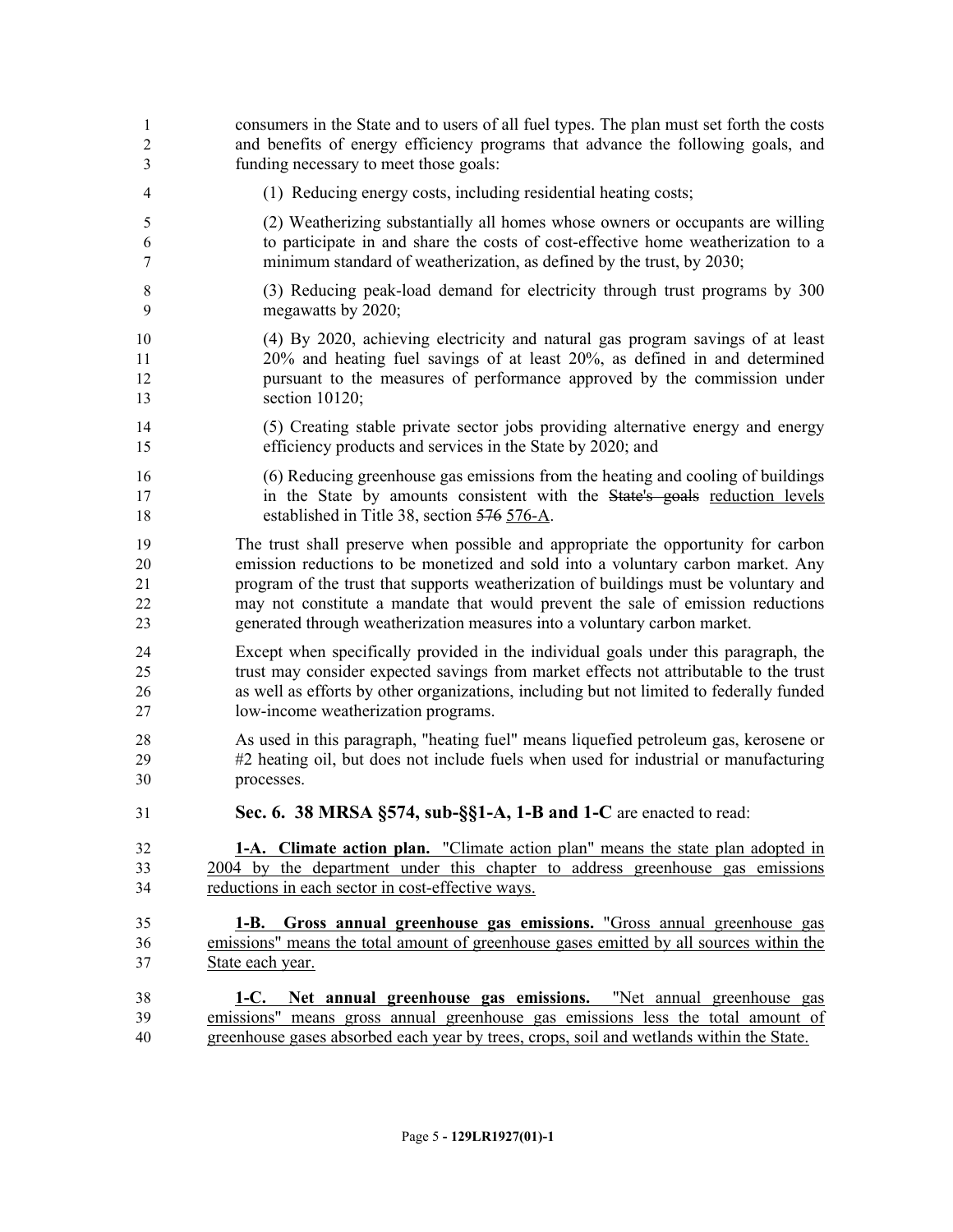- **Sec. 7. 38 MRSA §576,** as enacted by PL 2003, c. 237, §1, is repealed.
- **Sec. 8. 38 MRSA §576-A** is enacted to read:

## **§576-A. Greenhouse gas emissions reductions**

- **1. 2030 annual emissions level.** By January 1, 2030, the State shall reduce net annual greenhouse gas emissions to at least 80% below the 1990 net annual greenhouse gas emissions level.
- **2. Interim emissions levels.** The department shall adopt rules establishing interim net annual greenhouse gas emissions levels. The interim net annual greenhouse gas emissions levels must maximize the State's ability to meet the 2030 net annual greenhouse gas emissions level.
- **Sec. 9. 38 MRSA §577,** as enacted by PL 2003, c. 237, §1, is repealed and the following enacted in its place:
- **§577. Action plan; long-term goal**

 **1. Long-term reduction goal.** The State's long-term reduction goal is to reduce net annual greenhouse gas emissions to an extent sufficient to minimize harmful effects of climate change. To accomplish this goal, reducing net annual greenhouse gas emissions to zero by 2050 may be necessary.

 **2. Climate action plan update.** By December 1, 2019, the department, with input from stakeholders, shall update the State's climate action plan to meet the reduction levels in section 576-A. In updating the climate action plan, the department shall conduct a study examining pathways to reduce net annual greenhouse gas emissions consistent with the levels in section 576-A and with the long-term goal in subsection 1. The department shall analyze and report on the technical feasibility and cost-effectiveness of each pathway. The department shall submit the study to the joint standing committee of the Legislature having jurisdiction over natural resources matters, which is authorized to report out legislation related to the study. In identifying the preferred pathways to include in the updated climate action plan, the department shall give consideration to the following objectives:

- A. Lowering the total economic cost of energy to residents of and businesses in the State, including the economic cost of energy imports;
- B. Effectively using natural solutions to reduce net annual greenhouse gas emissions, such as using forests and agricultural lands in the State; and
- C. Ensuring that all sectors and regions of the State and the broadest group of residents benefit from reaching the levels in section 576-A and the long-term goal in subsection 1, with consideration to economic, quality-of-life and public health benefits.
- **Sec. 10. 38 MRSA §577-A** is enacted to read: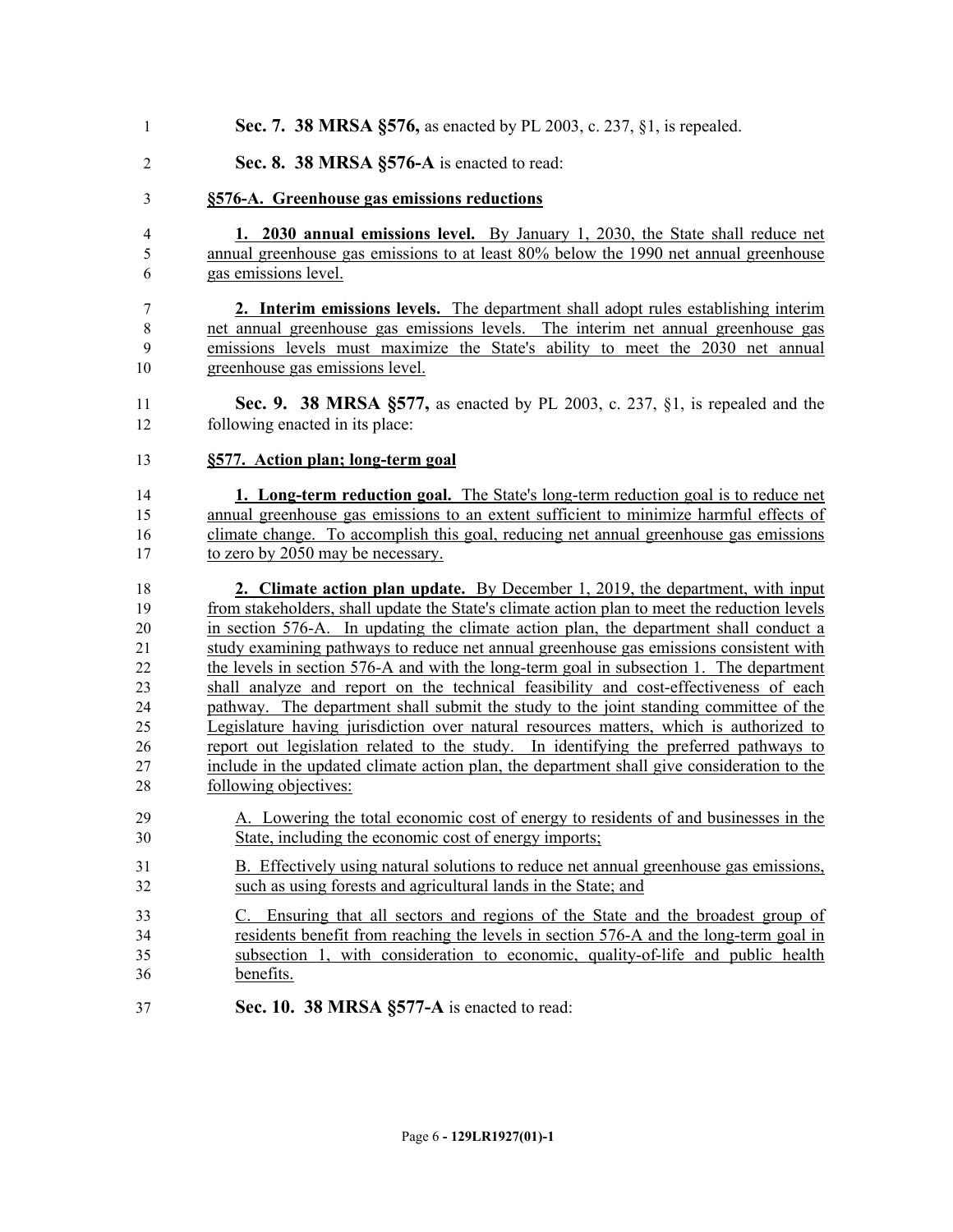### **§577-A. Emission standards**

 By January 1, 2020, the board shall establish by rule emission standards limiting and regulating in a just and equitable manner the amount of greenhouse gases that may be emitted to the air. The emission standards must be designed to achieve and maintain the reduction levels in section 576-A.

 Prior to the establishment of emission standards under this section, the board shall hold a public hearing in accordance with Title 5, chapter 375. The board shall solicit and consider all available information concerning the existing greenhouse gas emissions and their nature, amount and sources; the effect of the emissions upon the climate; the availability, effectiveness and cost of control apparatus to prevent and control such emissions; and such other evidence as in the board's judgment will enable it to determine and establish emission standards that will achieve and maintain the reduction goals 13 specified in section 576-A.

 To achieve the emission standards, the board shall by rule, or by air emission license conditions, establish limits on the amount of greenhouse gas emissions for individual sources or for source categories. The rule or license condition must state the date upon which the limit becomes effective. In establishing the date, the board shall consider the degree of existing greenhouse gas emissions, the length of time necessary to inform persons affected by the limit, the time needed by the board to implement effective controls and the time needed by persons affected to design and install emission control apparatus to comply with the limit.

 Rules adopted pursuant to this section are major substantive rules as defined in Title 5, chapter 375, subchapter 2-A.

 **Sec. 11. 38 MRSA §578,** as amended by PL 2013, c. 415, §5, is further amended to read:

#### **§578. Progress evaluation**

 By January 1, 2006 and by that date every 2 years thereafter, the The department 28 shall evaluate the State's progress toward meeting the reduction goals levels specified in section 576, review the cost-effectiveness of the actions taken toward meeting the reduction goals and shall amend the action plan as necessary to ensure that the State can meet the reduction goals 576-A and in rules adopted pursuant to section 576-A, subsection 2, the effectiveness of emission standards established pursuant to section 577-A and the State's progress toward implementing the climate action plan in section 577. The department shall submit a report of its evaluation to the joint standing committee of the Legislature having jurisdiction over natural resources matters and the joint standing committee of the Legislature having jurisdiction over utilities and energy matters by January 1, 2016 2022 and by that date every 2 years thereafter. The joint standing committee of the Legislature having jurisdiction over natural resources matters is authorized to report out legislation relating to the evaluation to the second regular session of any Legislature. The joint standing committee of the Legislature having jurisdiction over utilities and energy matters may make recommendations to the joint standing committee of the Legislature having jurisdiction over natural resources matters